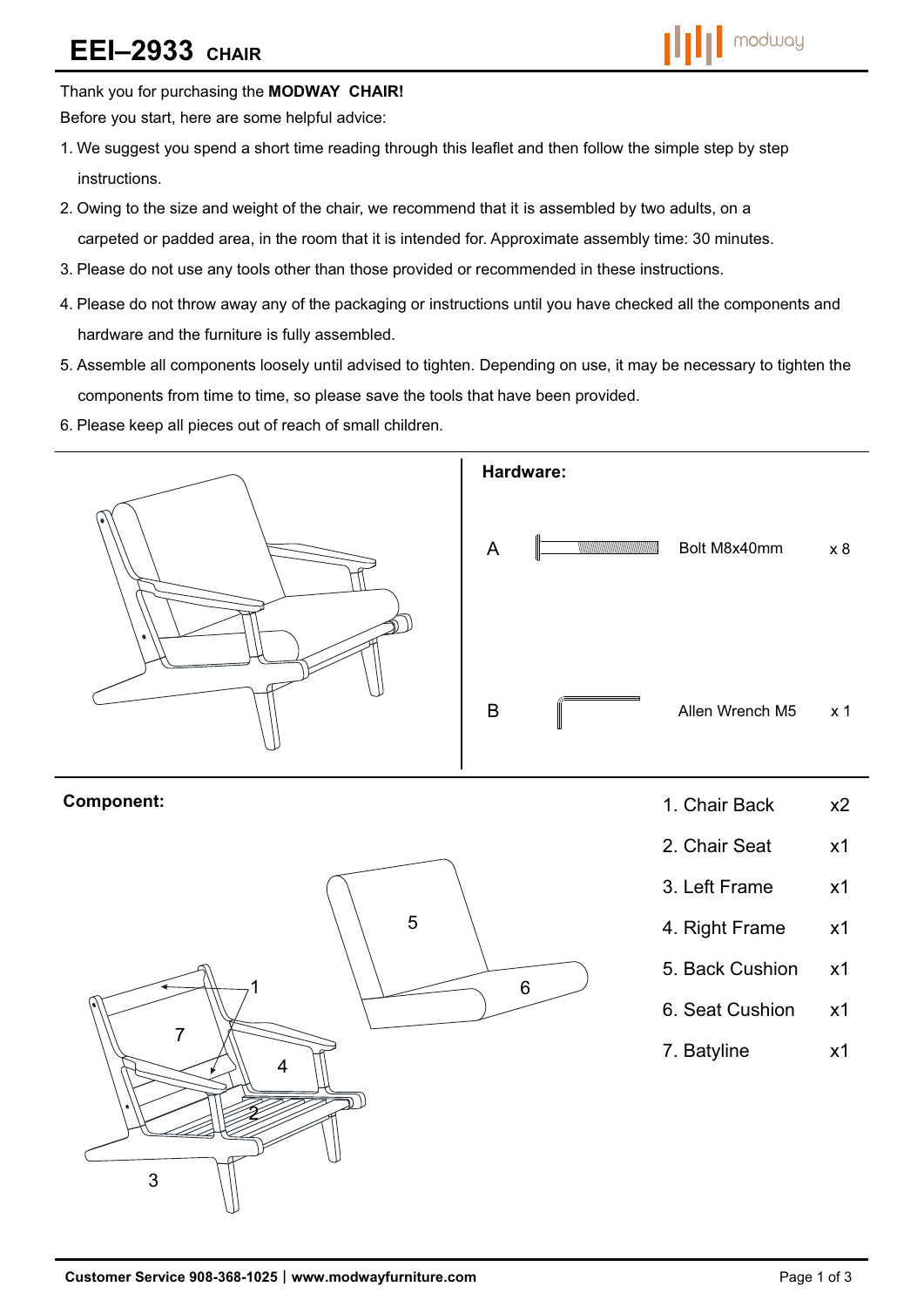

## **STEP 1:**

Please put **Left Frame (3)** on a carpeted or padded area.

Insert the tenon on **Chair Seat (2)** into the rabbet on **Left Frame (3)** at first.

Insert Wooden Bar or **Chair Back (**1) one by one through the drilling hole.



## **STEP 2:**

Please insert **Batyline** fabric **(7)**.

Carefully position **Right Frame (4)** to the assembled **Chair Back (1)**, **Chair Seat (2)** and **Left Frame (3)** as shown. Insert the tenon on **Chair Back (1)** and **Chair Seat (2)** into the rabbet on **Right Frame (4)**.